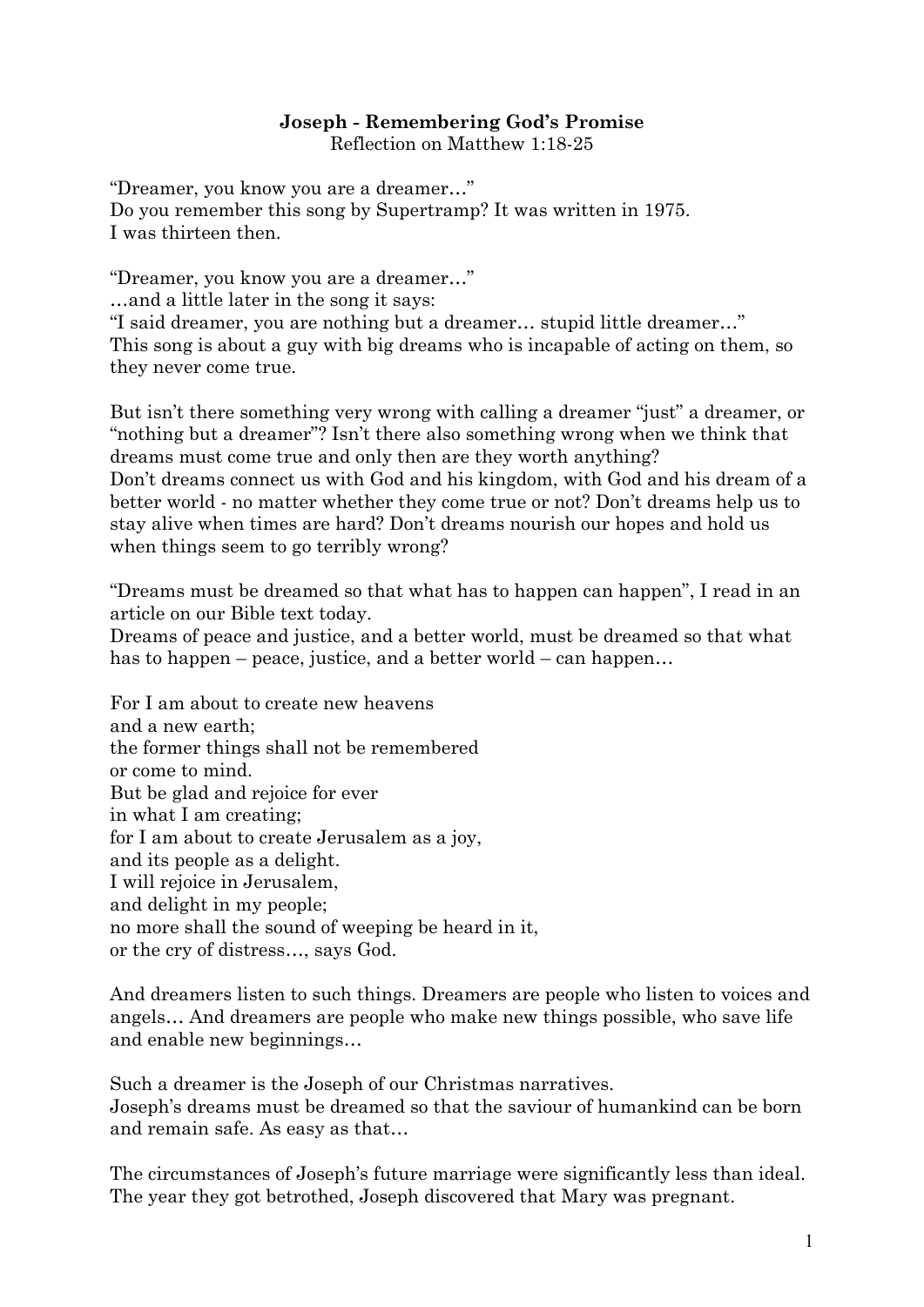How? By whom? Who could possibly believe Mary's absurd claim that the "Holy Spirit" had made her pregnant? How dumb did she think he was?

How devastated Joseph must have been as he wrestled with his hurt and anger over what he assumed was her unfaithfulness, and the betrayal of all his hopes and dreams for marriage. And yet, he attempted to do "the honourable thing." He planned to end the engagement quietly, so as not to draw negative attention to her, but certainly also not to his own embarrassment.

Because honestly…

How to tell family and friends why the engagement was suddenly off? How does one explain, after all, that he has been cheated on by God?

What do we do when our dream for the future suddenly ends, with no satisfactory explanation?

I remember the hurt and pain a very close friend of mine felt when a long and deep relationship came to an end. Gone were the golden hopes for a future of shared companionship, dashed were the dreams of fulfilment, back was her painful loneliness, gone and dead the images of a joy-filled future. Over and over again, it seemed that she would meet the "right" person only to experience hurt, anger, and betrayal when the relationship didn't develop to meet her expectations. She often felt "cheated on" by  $God - why wasn't God providing the$ wonderful person, the wonderful future, she dreamed of?

Perhaps Joseph felt the same.

What do we do when our dream for the future suddenly ends?

What do we do when the perfect job doesn't materialize, when all the time and energy and study we've invested into that particular career path is wasted? What do we do when a marriage doesn't work out the way we hoped it would, and we are suddenly facing a divorce?

What do we do when our child falls prey to addiction, and we are made to face questions about our failures as parents?

What do we do when we develop cancer and our very life is under the threat of death?

In these difficult, painful moments of life we may feel, like Joseph… We may feel that we have been cheated on by God. If we are doing what we are supposed to, if we are following God the way we believe we are called to, life just shouldn't work this way, - this is what we tend to think, don't we?

But what about Joseph? ... in the very moment of his despair, God sends Joseph "the" dream. Not just any dream. Not just a dream of explanation.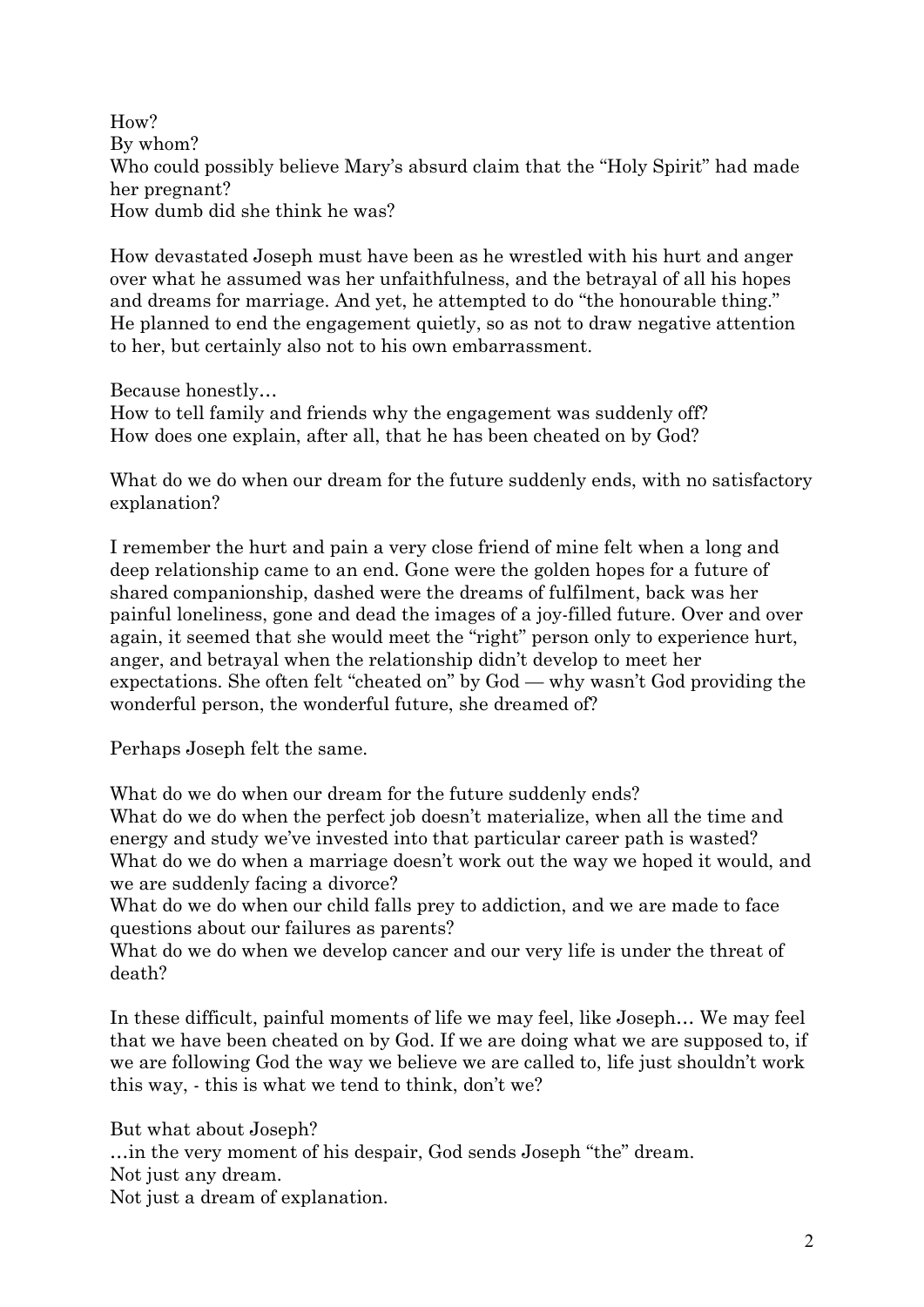God surrounds and embraces Joseph with God's own hopes for a glorious future, God's own great dream for humanity.

God's dream of a future when humanity is reconciled with a God who desperately loves God's own creation.

Through Jesus, God will transform the world itself.

Through Jesus, God will save His people from their sins.

God needs Jesus – no doubt.

And to save Jesus, God needs Joseph.

And the message, the promise, the dream that God gives Joseph then and each one of us now is: Jesus is Emmanuel. God is with us.

In his book, God Has a Dream: A Vision of Hope for Our Time, Archbishop Desmond Tutu writes that "we all experience sadness, we all come at times to despair, and we all lose hope that the suffering in our lives and in the world will ever end" but, he continues,

―…there is no such thing as a totally hopeless case. Our God is an expert at dealing with chaos, with brokenness, with all the worst that we can imagine. God created order out of disorder, cosmos out of chaos, and God can do so always, can do so now—in our personal lives and in our lives as nations, globally… Indeed, God is transforming the world now — through us — because God loves us."

Joseph's life certainly didn't work out the way he had expected it would. Joseph's life was totally and completely transformed; he'd given his consent to play a key role as father to God's own Son.

Joseph and Mary were given the monumental task of raising Jesus into the man he would become.

In order to live in God's dream, in order to play his role in God's story, Joseph had to be willing to give up some of his own dreams. Small as they were in comparison to God's. That surely was a painful process, full of uncertainty and full of the unknown.

But in the midst of the uncertainty, Joseph clung to the memory of the message God had given him, the promise of the glorious future which Joseph would help come into being.

God doesn't come to save our dreams; God gives us new dreams and by doing so he saves us*.*

When facing life's heartbreaking moments of loss and grief, what can save us is to remember.

…to remember God's promise that God is with us.

Remembering God's promise is not a passive acceptance of whatever happens to us.

Remembering God's promise is an active choice to trust that God will never abandon us, even in the moment of our greatest need.